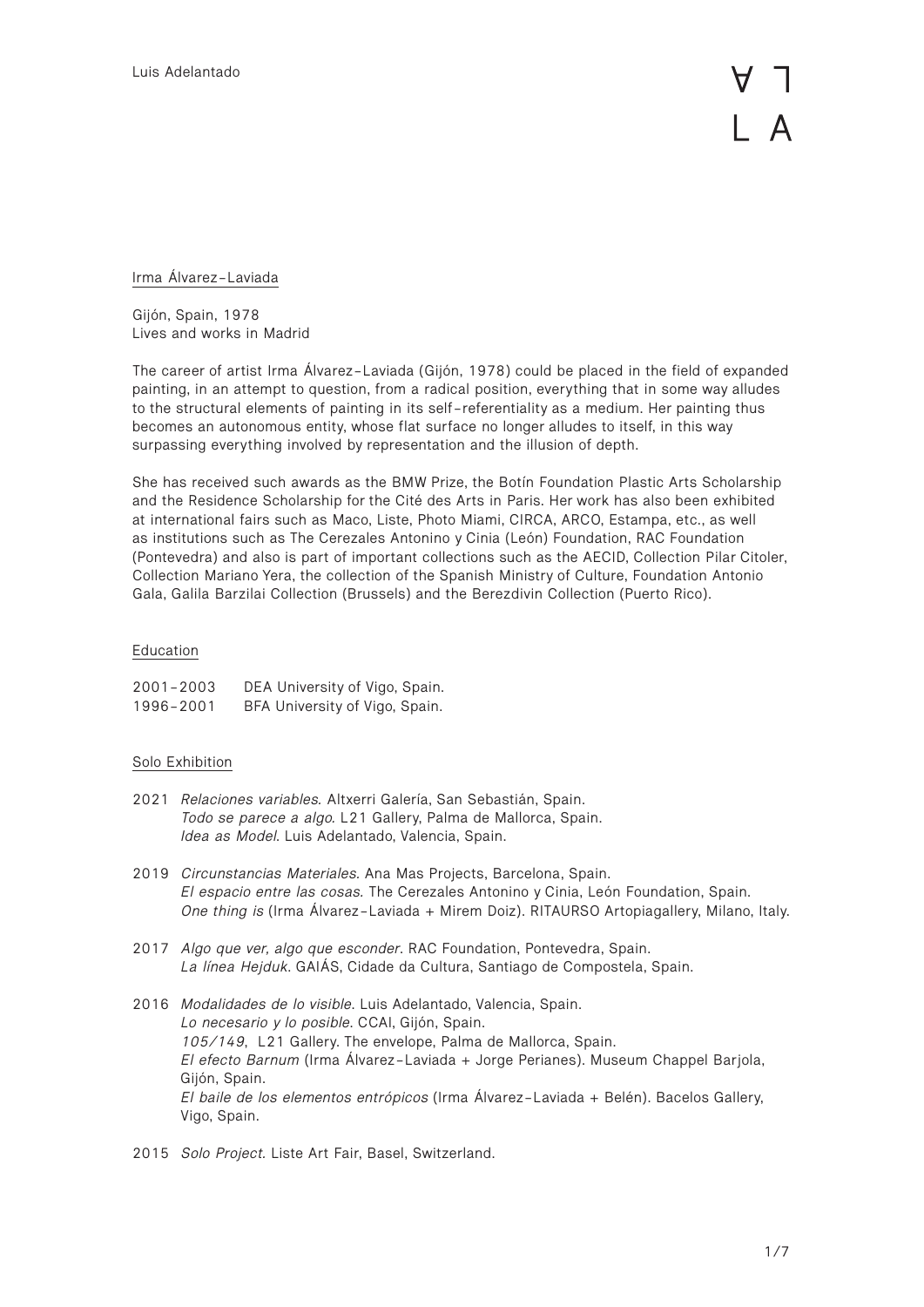- 2014 *Apilaciones*. La Naval, Cartagena, Murcia, Spain. *Desapariciones*. Sicart Gallery, Vilafranca del Penedés, Barcelona, Spain.
- 2013 *Desaparecer es una idea*. Agustina Ferreyra Gallery, San Juan, Puerto Rico. *Industrial Traveling*. Round the Corner, Lisboa, Portugal.
- 2011 *Procesos II*. ATM Contemporary Naves, Gijón, Spain.
- 2010 *Procesos.* ATM Contemporary, Gijón, Asturias, Spain.
- 2009 *Campos de color*. CEART (Tomás and Valiente Art Center), Madrid, Spain.
- 2008 *Intervenciones*. Altamira Gallery, Gijón, Spain.
- 2005 *Memoria del vacío*. Sala Borrón, Oviedo, Spain. *Especies de espacios*. Altamira Gallery, Gijón, Spain.
- 2002 *Variaciones sobre el Espacio I.* CCAI, Espacio 1, Gijón, Spain.
- 2002 *Variaciones sobre el Espacio II*. Municipal House of Culture of Avilés, Asturias, Spain.

### Group Exhibition

- 2022 ARCO\_Madrid. Luis Adelantado. Madrid, Spain. *Atlas. Coordenadas e Identidades en la colección Mariano Yera*. Palacio de San Esteban. Murcia, Spain. *Tomar la casa*. Real Academia de España en Roma. Roma, Italy.
- *2021 Mínino Máximo*. Sala del rectorado, Curated by Sema D´Acosta. Malaga University, Malaga, Spain. *Nova*. La Mar de Arte XXVI Edición, Domus del Pórtico, Cartagena, Spain. ARCO\_Madrid. Luis Adelantado. Madrid, Spain. *Una historia del arte reciente (1960-2020)*. Museo de Arte Abstracto Español, Fundación Juan March. Cuenca, Spain. *Pintura: renovación permanente*. Curated by Mariano Navarro. Museum of Spanish Contemporary Art. Valladolid, Spain. *S/T: Álvarez-Laviada, Amor, Barkate, Uriel.* Gallery Moisés Pérez de Albéniz. Madrid, Spain. *Black Bubbles*. L21 Gallery. Palma de Mallorca, Spain.
- 2020 *El silencio también es significado*. Espacio líquido. Gijón, Spain. *De lo tangible a lo etéreo*. Puxa Gallery. Madrid, Spain *El Resto*. Museum of the University of Navarra. Pamplona, Spain. Arco\_Madrid, Luis Adelantado, Madrid, Spain. *Stand* Cerveza Alhambra Prize. Arco\_Madrid. Spain. *El abrazo. Artists in dialogue with Mariano Yera Collection.* Espacio Santa Clara. Sevilla, Spain. *Linea*. Sala Sabadell Herrero. Oviedo. Spain. *La cuestión es ir tirando*, curated by Ángel Calvo Ulloa. CCEMX, Ciudad de Mexico, Mexico.
- 2019 *Ecos.* Foundation Banco Santander, Madrid, Spain. *La manera de dos*, Rafael Ortiz Gallery, Madrid, Spain. ARCO, Luis Adelantado, Madrid, Spain.
- 2018 *Itinerarios XXIV.* Botín Center, Santander, Spain. *Artissima*. Luis Adelantado. Torino, Italy.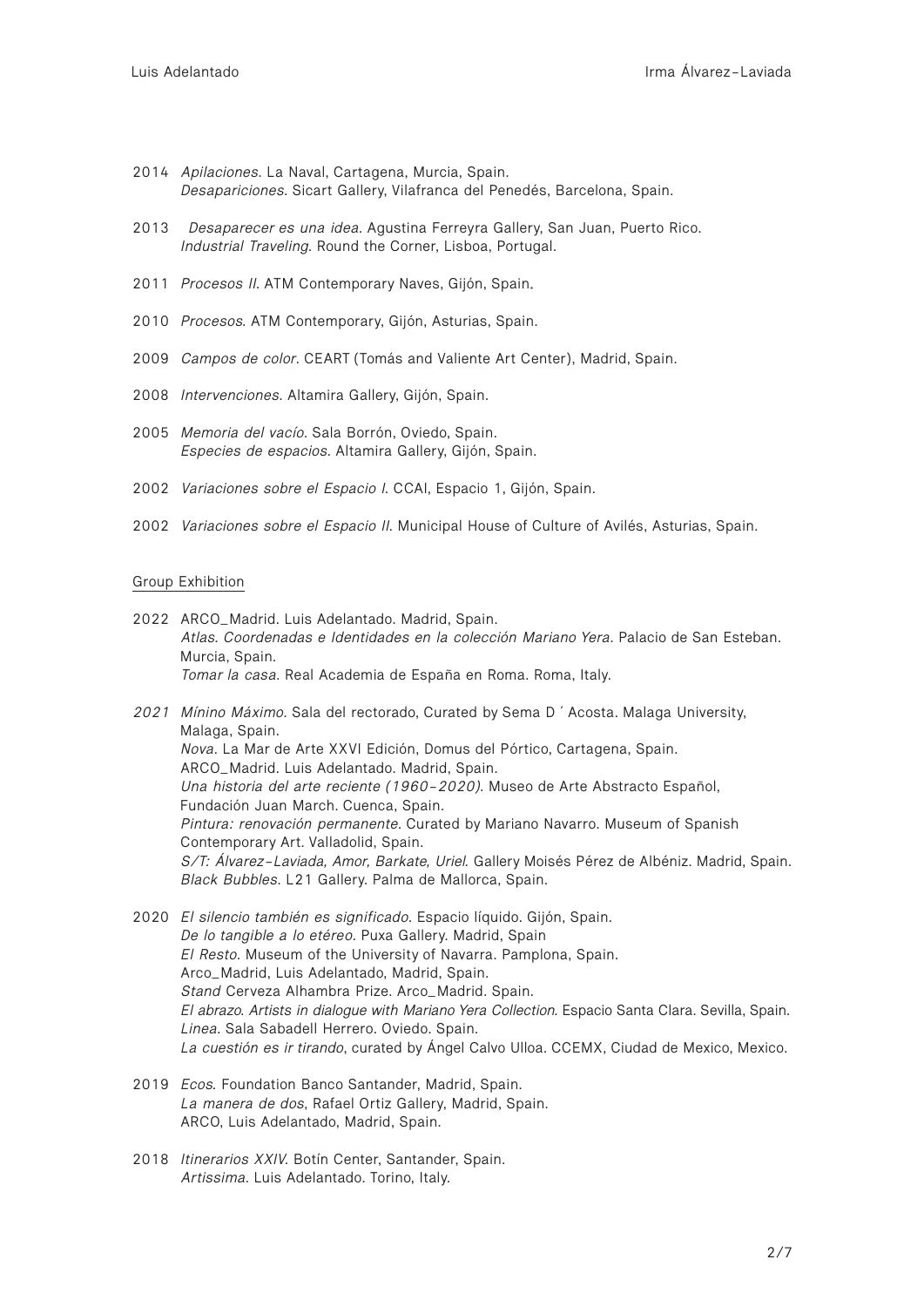ARCO, Luis Adelantado, Madrid, Spain. *XV Mostra Unión Fenosa*. MAC, A Coruña, Spain.

- 2017 Focus Award-Abengoa. Sevilla, Spain. Foundation Cañada Blanch Acquisition Award. La Nau, Valencia, Spain.
- 2016 BMW Painting Prize. Galileo Centre, Madrid, Spain. *Premisas y promesas.* Puxa Gallery, Madrid, Spain. *Otra dimensión*. Fernando Pradilla Gallery, Madrid, Spain. *El papel del artista*. Rafael Ortíz Gallery, Sevilla, Spain. *Grandes éxitos, Nave Oporto*. T20 Gallery, SOS Festival, Murcia, Spain. ARCO. Agustina Ferreyra Gallery, Madrid, Spain. Ciutat de Palma Antoni Gelabert Award for Visual Arts. Casal Solleric, Palma, Spain. *50 negros*. Sala d' exposicions Josep Renau, Valencia, Spain.
- 2015 *Different Orders: Reflexiones en torno a la nueva Colección de Pilar Citoler*. Casa Mena, UNIA Univ. Int. de Andalucía, Málaga, Spain. *Lenguajes en papel*. Fernando Pradilla Gallery, Madrid, Spain. Estampa, Contemporary Art Fair. Matadero, Madrid, Spain. Art International Istanbul. Halic Congress Center, Sütlüce Mah, Karaağaç Cad, Beyoğlu, Turkey. *Ideas construidas*. Vilaseco Gallery, A Coruña, Spain. *Tiempos y formas de abstracción*. Sicart Gallery, Vilafranca del Penedés, Barcelona, Spain. *Mirar en un espejo*. Sabadell Herrero Showroom, Asturias, Spain. Puertas abiertas 2015. Casa de Velázquez, Madrid, Spain. *Apuntes Constructivos*. Mad is Mad Gallery, Madrid, Spain. V*EO/GEO*. Sevilla Arts Center (C. A. S), Sevilla, Spain. Ciutat de Palma Antoni Gelabert Award for Visual Arts. Casal Solleric, Palma, Spain.
- 2014 *Lenguajes en papel*. Fernando Pradilla Gallery, Madrid, Spain. *¿Quién teme a un monocromo?*. Fernando Pradilla Gallery, Madrid, Spain. *VI International Art Prize Foundation María José Jove.* Foundation María José Jove, Spain. OPEN STUDIOS. Nave 25, Madrid, Spain. SUMMA ART FAIR. Matadero Madrid, Gema Llamazares Gallery, Madrid, Spain. ARTS LIBRIS. Arts Santa Mónica, Sicart Gallery, Barcelona, Spain. ART LIMA. Sicart Gallery, Lima, Perú. *Obra Abierta, Premio Internacional de arte Caja Extremadura.* Plasencia, Spain. *75 Exposición Internacional de Artes Plásticas de Valdepeñas.* Provincial Museum of Valdepeñas, Ciudad Real, Spain.
- 2013 *Dreaming is a form of planning*. Agustina Ferreyra Gallery, San Juan, Puerto Rico. Scholars of the Academy of Spain in Rome 2011-12. San Fernando Academy of Fine Arts, Madrid, Spain.
- 2012 *How to dream otherwise: Reanimating potentialities*. Seoul Art Space, Seoul, South Korea. *COMBAT PRIZE International Prize of Art*, Livorno, Italy. *EXPLUM International Prize of Art*, Puerto Lumbreras, Murcia, Spain. W. I. P. Academy of Spain in Rome, Italy.
- 2010 *71 Exposición Internacional De Artes Plásticas Valdepeñas*, Museum of Fine Arts, Valdepeñas, Ciudad Real, Spain.
- 2009 ARCO. Moriarty Gallery, Madrid, Spain. *Madrid Foto.* IFEMA, Moriarty Gallery, Madrid, Spain.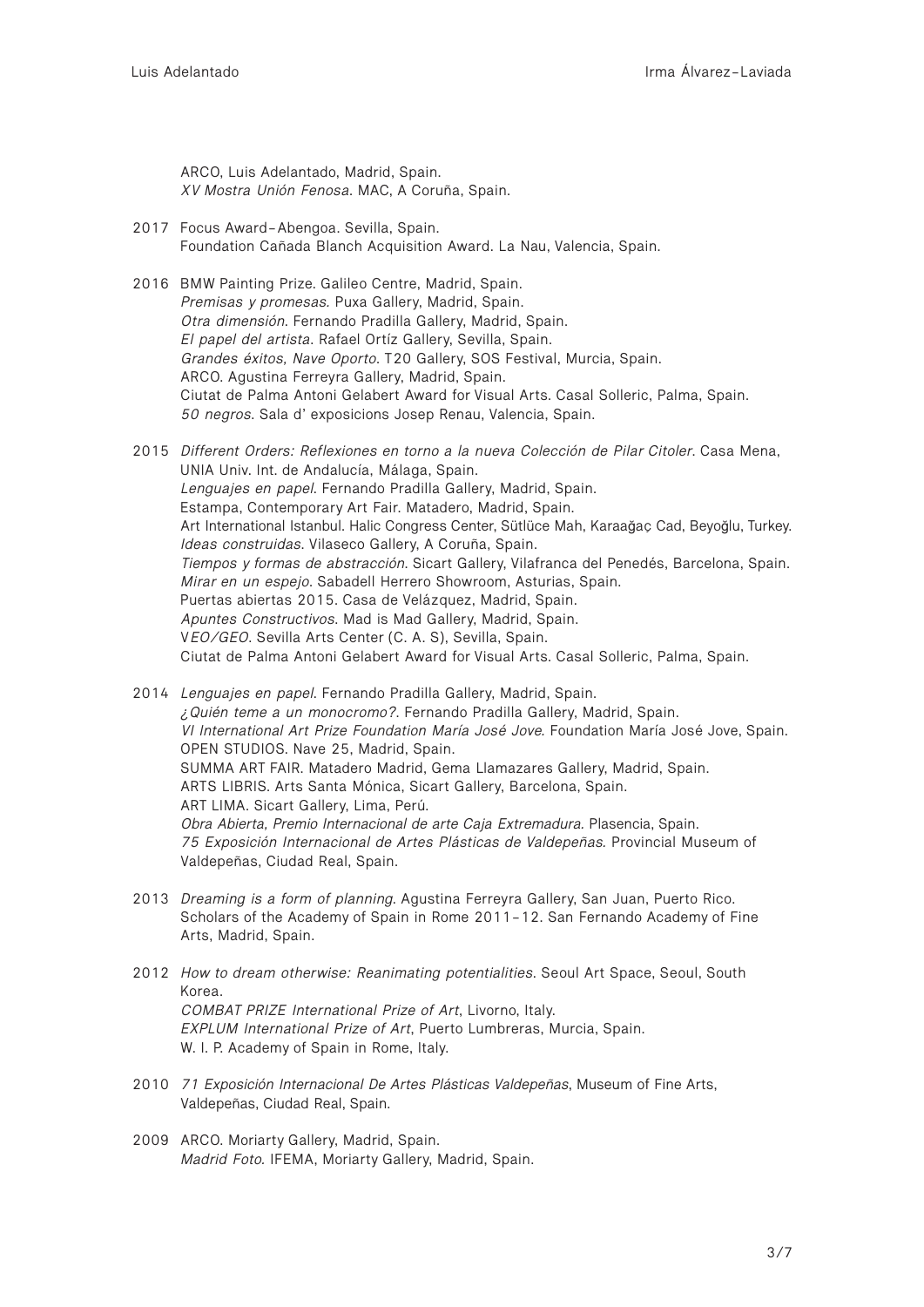- 2008 *Photo Miami.* International Contemporary Art Fair, Altamira Gallery, L.A., USA.
- 2007 CIRCA. International Contemporary Art Fair, Altamira Gallery, Puerto Rico. *Photo Miami*. International Contemporary Art Fair, Altamira Gallery, L.A., USA.
- 2006 *Muestra de arte INJUVE*. Círculo de BB.AA, Madrid, Spain. *Interzonas, II Encuentros Europeos con el arte joven.* Palacio se Sástago, Zaragoza, Spain. *Nuevos itinerarios del arte*. Casa de la Obra Pía, La Habana, Cuba.
- 2005 *Jóvenes artistas asturianos*. Casa de Asturias Le Peuple, Brussels, Belgium.
- 2004 *T (Técnica mixta)*. Antonio Gala Foundation, Cordoba, Spain. MACO, Art Fair I. Casa Borne Gallery, Mexico D.F., Mexico. *Certamen nacional de arte gráfico. Calcografía Nacional,* Madrid, Spain. *VIII Muestra Unión Fenosa*. MACUF, A Coruña, Spain.
- 2003 *Construcciones posibles*. Faculty of Fine Arts of Pontevedra, Vigo, Spain.
- 2002 *XXIX Premio Foundation Bancaixa.* IVAM, Valencia, Spain.
- 2001 *1996. 2001. PO.* Faculty of Fine Arts of Pontevedra, Vigo, Spain. *I Premio de Arte Auditorio de Galicia.* Santiago de Compostela, Spain. *2001: Odisea en el espacio*. Exhibition of Fine Arts of the Principality of Asturias, Spain. *VII Muestra Unión Fenosa.* Maritime Station, La Coruña, Spain.

### Award and Residencies

- 2020 Winner of the Cervezas Alhambra Emerging Art Award. Spain.
- 2017 International Grant City of the Arts of Paris. French Ministry of Culture, Paris, France.
- 2016 Grant Botín Foundation, Spain.
- 2014 Casa de Velazquez Grant. Madrid, Spain.
- 2013 Gijón International Painting Award, First award, Gijón City Council, Asturias, Spain.
- 2012 EXPLUM Award (Acquisition award). Murcia, Spain.
- 2011 Royal Academy of Spain in Rome. Ministry of Foreign Affairs and Cooperation, Grant MAE-AECID, Government of Spain, Rome, Italy.
- 2008 Grant Cajastur for artists. Social and Cultural work Cajastur, Paris, France. College of Spain in Paris Grant. General Director for Cultural cooperation and Comunication, Ministry of Culture, Paris, France.
- 2006 Art Show INJUVE Award. Madrid, Spain.
- 2004 *Artista joven revelación del año en Asturias*. Asturian Youth Institute, Asturias, Spain. Madrid Student Residence Award. Madrid City Council, Madrid, Spain.
- 2003 Antonio Gala Foundation for Young Creators Grant. Cordoba, Spain.
- 2001 Prize VIII Competition of Plastic Art City of Lugo. Galicia, Spain.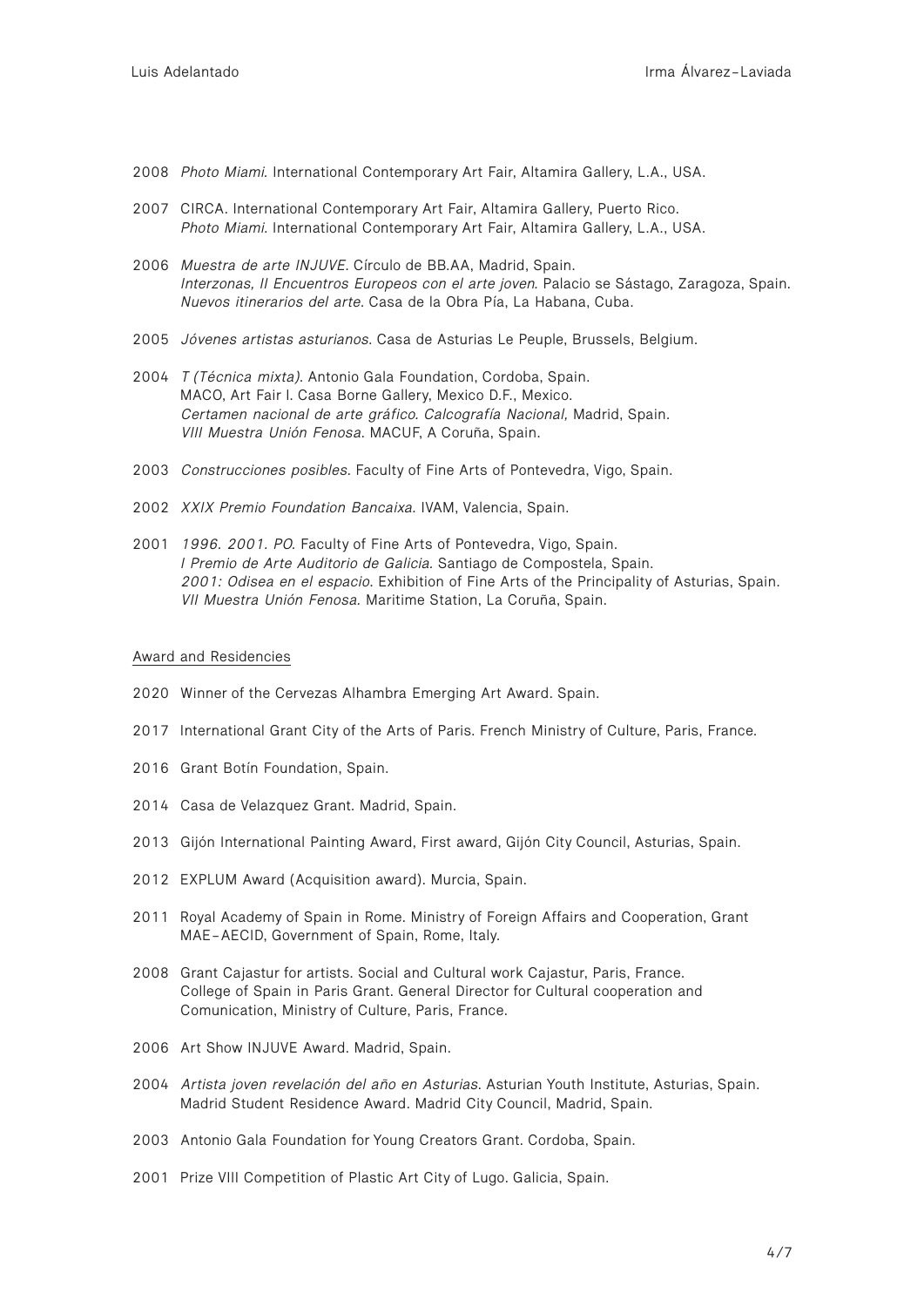#### Catalogs and individual publications

- 2018 *Algo que ver, algo que esconder*. Ed. Foundation Rac. Pontevedra, 2018. ISBN: 978-84- 09-07247-7, D. L.: PO 770-2018, 75 pages.
- 2006 *Irma Álvarez-Laviada*, Ed. Altamira Gallery, Gijón, 2006. D.L.: AS-980/06. 35 Pages.
- 2005 *Irma Álvarez-Laviada. Memoria del vacío*, Edition Nº73. Ed. Asturian Institute of Youth and Ministry of Culture of the Principality of Asturias, Oviedo, 2005. D.L.: AS-1811/05. 4 Pages.
- 2002 *Irma Álvarez-Laviada. Variaciones sobre el espacio,* Ed. Municipal Foundation of Culture, Education and Popular University of the City of Gijón, Gijón, 2002. D.L.: AS/898-2002. Diptych.

### Other publications

- 2016 *La forma del concepto.* Ed. CMAE, City Council of Avilés, Asturias, 2016. D.L.: AS 2.314- 2015, pages. 26-27.
- 2015 *Diferent Orders.* Ed. Junta de Andalucía Universidad Internacional de Andalucía. Sevilla, 2015. I.S.B.N.:978-84-7993-279, D.L.: SE 1717-2015, pages. 22-23. *LISTE, 20 Years,* Ed. LISTE, Art Fair Basel, Basilea, 2015. pages. 110-111. *Mirar en un espejo*. Ed. Government of the Principality of Asturias, Oviedo, 2015, I.S.B.N.: 978-84-944331-4-6, D.L.: AS 01801-2016, pages. 254-257.
- *2013 Anuario de la Real Academia de España en Roma.* Ed. Royal Academy of Spain in Rome, Rome, 2013. I.S.S.N.: 2037-6529, pages.194-203. *How to Dream Otherwise. Reanimating the potentialities.* Ed. Seoul Art Space. Seoul, 2013. pages. 254-257.
- 2011 *Jóvenes Valores del Arte Contemporáneo 2011.* Ed. Sala de Arte Van Dyck S.L Oviedo, 2011. D.L.: AS-3552/11. 2 Pages.
- 2010 *71 Exposición Internacional de Artes Plásticas de Valdepeñas Medalla de Oro al Mérito en las Bellas Artes.* Ed: Department of Culture and Tourism. City Council of Valdepeñas. Valdepeñas, 2010, I.S.B.N.: 978-84-87229-54-1. D.L.: CR-663-2010. pages.84
- 2009 *Jóvenes Valores del Arte Contemporáneo 2009*. Ed. Sala de Arte Van Dyck S.L. Oviedo, 2009. D.L.: AS-4029/09. 2 page. *Un compromiso con la creación y la investigación.* Grant of the City council of Madrid in the Residence of Students. Ed: Student Residence and City Hall of Madrid. Madrid, 2009. D.L.: M-43531-2009. page. 194-196.
- 2008 *Cruces*. Ed. Service of publications of the Principality of Asturias. Oviedo, 2008. D.L.: AS-5106/08, pages. 19-25.
- 2006 *Expresión Contemporánea Asturiana, Dos generaciones 06.* Ed. Gallery Altamira. Gijón, 2006. D.L.: AS-1900-06. 5 Pages. *Nuevos Itinerarios del Arte Asturiano.* Ed. Gallery Altamira. Gijón, 2006. D.L.: AS-1948- 2006. 5 pages. *Muestra de Arte INJUVE.* Ed. Institute of Youth. Madrid, 2006. I.S.B.N.: 84-96028-41-0. N.I.P.O.: 208-06-040-3. pages. 18-29. *INTERZONAS 06. Il Encuentros Europeos con el Arte Joven, Ed. Provincial* Delegation of Zaragoza. Zaragoza, 2007. I.S.B.N-13: 978-84-9703-204-9; D.L.: Zaragoza-2663-2007. pages. 194-197 and 336-337.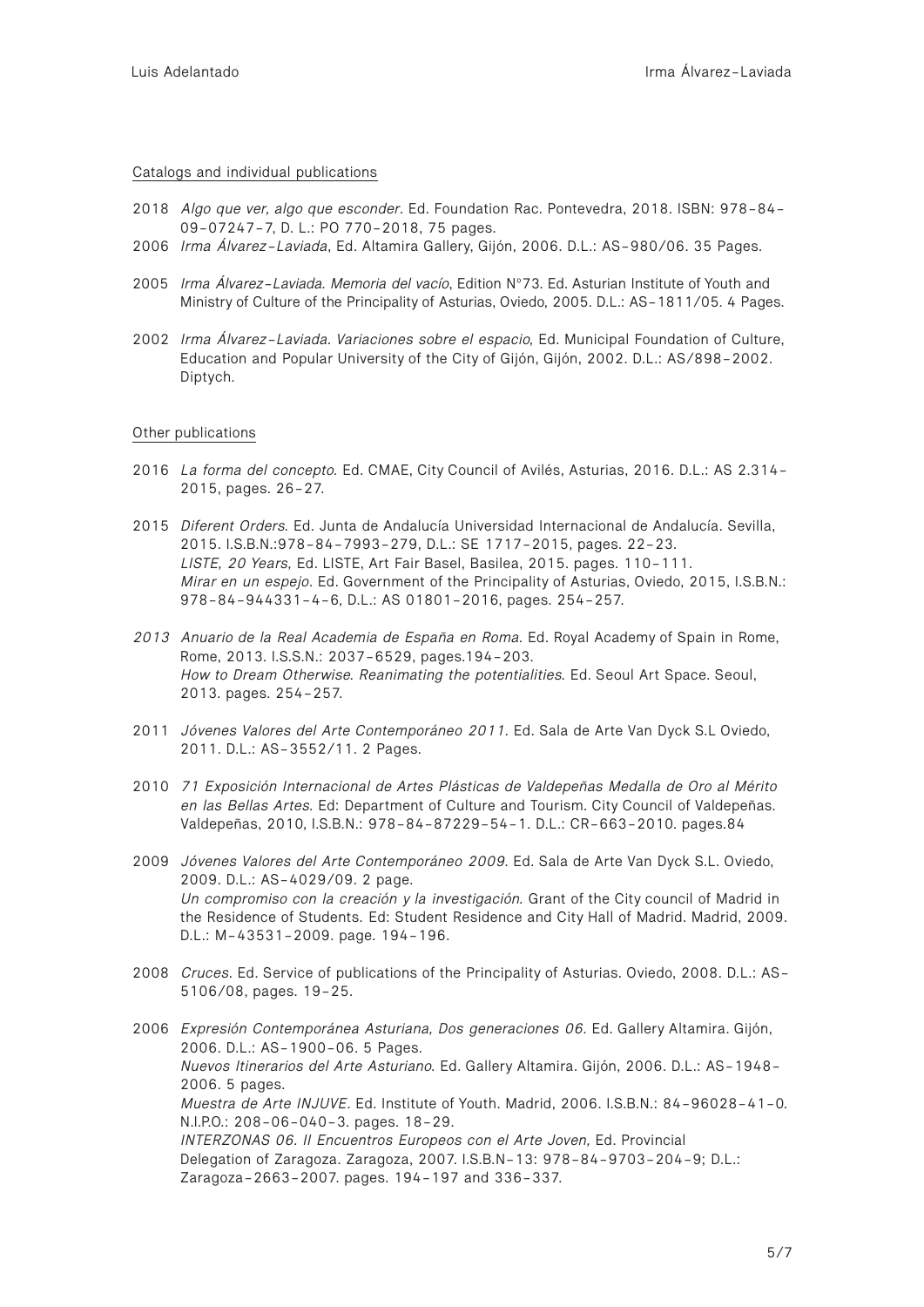- 2005 *Jóvenes Artistas Asturianos.* Ed. Gallery Altamira. Gijón, 2005. D.L.: AS-5007/2005. pages. 5
- 2004 *La Mujer y el Arte en Asturias durante el Siglo XX*. Ed. Asturian Institute for Women and KRK Edition. Oviedo, 2004. I.S.B.N.:84-96119-89-0. D.L.: AS-3408/2004. pages. 361- 364. Oviedo, 2004. D.L.: AS-4327/04. pages. 32-40. *Certamen de Arte Gráfico para Jóvenes Creadores*. Ed. National Calcography, Casa de la Moneda Foundation, CEIM Foundation. Madrid, 2004. I.S.B.N.: 84-87181-97-X. D.L.: M-34827-2004. pages. 38. *VIII Mostra Unión FENOSA.* Ed. Unión FENOSA. Madrid, 2004. D.L.: M.24.564-2004. pages. 148-149 y 395-396. *DISPARARTE. Muestra de Artes Plásticas 04*. Ed. Publications Service of the Principality of Asturias. Oviedo, 2004.
- 2003 *Construcciones posibles. Propuestas de Investigación en BB.AA.* Ed. Vigo University. Pontevedra, 2003. I.S.B.N.: 84-8158-252-2. D.L.: PO-435/03. 2 pages.
- 2002 *XXIX Premio Bancaixa Pintura y Escultura*. Ed. Bancaza Foundation. Valencia, 2002. I.S.B.N.: 84-8471-019-X. D.L.: V-1233-2002. pages. 44-45.
- 2001 *VII Muestra Unión FENOSA*. Ed. Unión FENOSA. Madrid, 2001. D.L.: M.27.377-2001. pages. 168-169 y 468. *I Premio Auditorio de Galicia.* Ed. Auditorio de Galicia. Santiago de Compostela, 2001. I.S.B.N.: 84-88484-40-2 D.L.: PO-547-2001. pages. 26-27. *2001 Odisea en el Espacio. Muestra de Artes Plásticas*, Ed. Publications Service of the Principality of Asturias. Oviedo, 2001. D.L.: AS-2917/01.pages. 26-31.

## Bibliography

- 2010 *Magazine ATLÁNTICA de Poesía,* Nº33. Ed.: Publications Service of the Principality of Cádiz. Cádiz, 2010, I.S.S.N.:1133-0368. D.L.: CA-269/91. Ilustrations of the whole number.
- 2001 *ÁBACO. Revista de Cultura y Ciencias Sociales,* 2nd Period. Number 29/30. 2001, Oviedo, 2000, I.S.S.N.:0213-6252, D.L.: O-1376/86, Ilustrations of the whole number.

# Collections

ART Situacions Collection European Parlament Unicaja. Spain Comunidad de Madrid Collection, C2M. Spain Pietro Molina\_s Collectio\_n. Italy Mariano Yera Collection. Spain Paco Cantos Collection. Spain DKV Collection. Spain Civit Collection. Spain Cerveza Alhambra Collection. Spain Cerezales Foundation. Spain Banco Sabadell Collection. Spain Caja de Extremadura Foundation. Spain Galila Barzilai Collection. Brussels Berezdivin Collection. Spain Pilar Citoler Collection. Spain Ministry of Culture. Spain